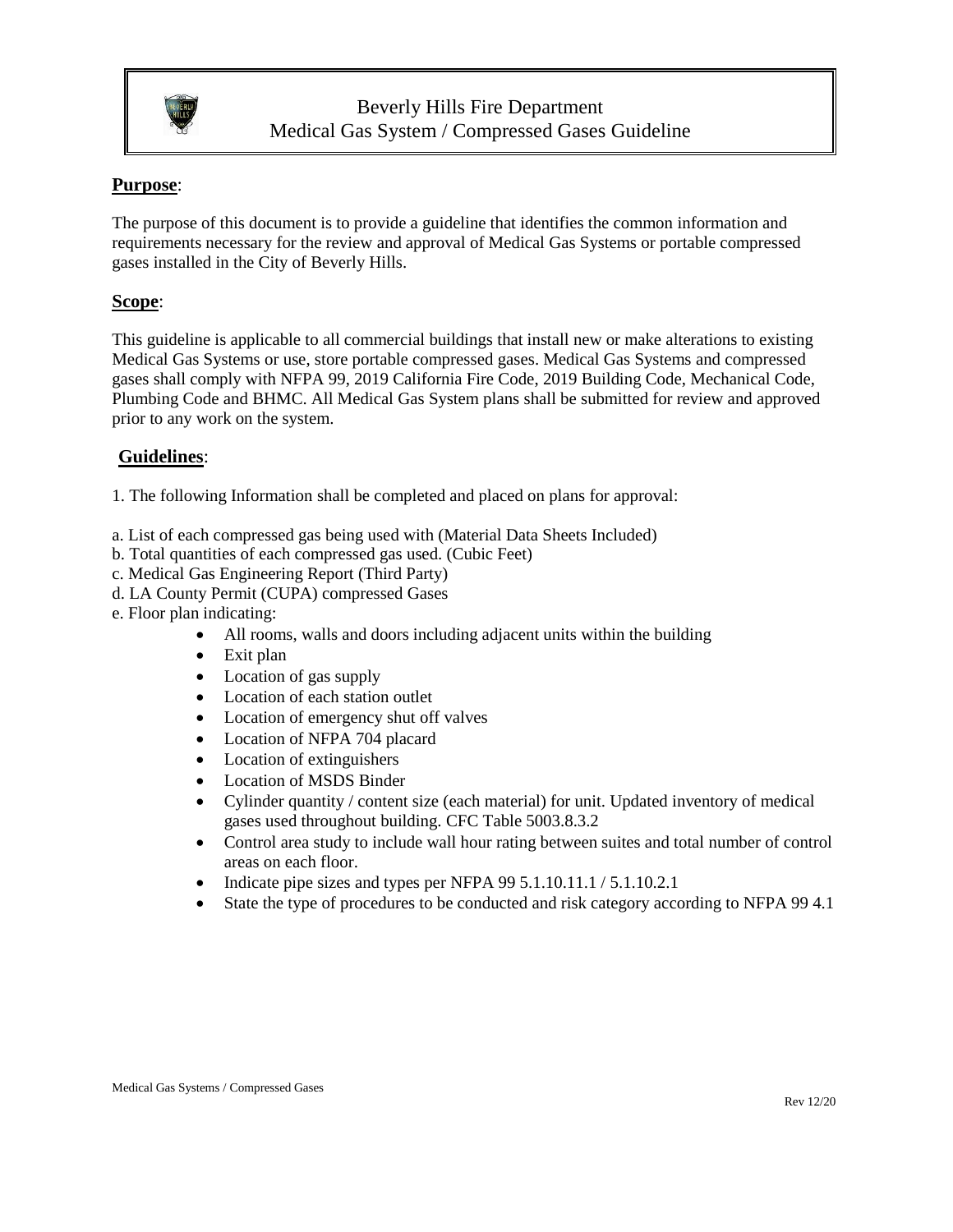# **Definition:**

1. Medical Gas Systems: An assembly of equipment and piping for the distribution of non-flammable medical gases such as oxygen, nitrous oxide, compressed air, carbon dioxide and helium. Consists of Compressed gases used at health care-related facilities intended for patient care, inhalation or sedation including, but not limited to analgesia systems for dentistry, podiatry, veterinary and similar uses.

# **General:**

1. Stationary and portable compressed gas containers, cylinders, tanks, and systems shall be:

a. Marked/labeled with the name of the gas. CFC 5303.4

b. Secured against accidental dislodgement and against access by unauthorized personnel. CFC 5303.5

c. Physical protection shall be provided to protect compressed gas containers, cylinders, tanks and systems indoor or outdoor from vehicular damage and shall comply to section 312.

d. Securing of compressed gas containers, cylinders and tanks from falling caused by contact, vibration or seismic activity shall be met per CFC 5303.5.3

e. Compressed gas containers, cylinders, and tank valves shall be protected from physical damage by means of protective caps, collars, plugs or similar devices. CFC5303.6

f. Compressed gas containers, cylinders and tanks shall be separated from each other based on the hazard class of their content. CFC 5303.7

2. Piping systems identification: Piping systems shall be marked with the name of the gas and the direction of the flow. Marking shall be provided at each valve; at wall, floor or ceiling penetrations; at each change of direction; and at a minimum of every 20'. CFC 5303.4

3. Piping Systems: Piping, including tubing, valves, fittings and pressure regulators, valves and other apparatus shall be kept gas tight to prevent leakage. CFC 5305.3

4. Emergency Shutoff: Compressed gas systems conveying oxidizing gases shall be provided with approved manual or automatic emergency shut off valves that can be activated at each point of use and at each source. CFC 6303.1.2 Shut off valves shall be easily identifiable.

#### **Specific Requirements for Medical Gas Systems**

1. Interior Supply Location: Medical gases shall be stored in areas dedicated to the storage of such gases without other storage or use. Where containers of medical gases in quantities greater than the permit amount are located inside buildings, they shall be in a 1-hour exterior or interior room CFC 5306.2

> One-hour exterior room: A 1-hour exterior room shall be a room or enclosure separated from the remainder of the building by fire barriers constructed in accordance with section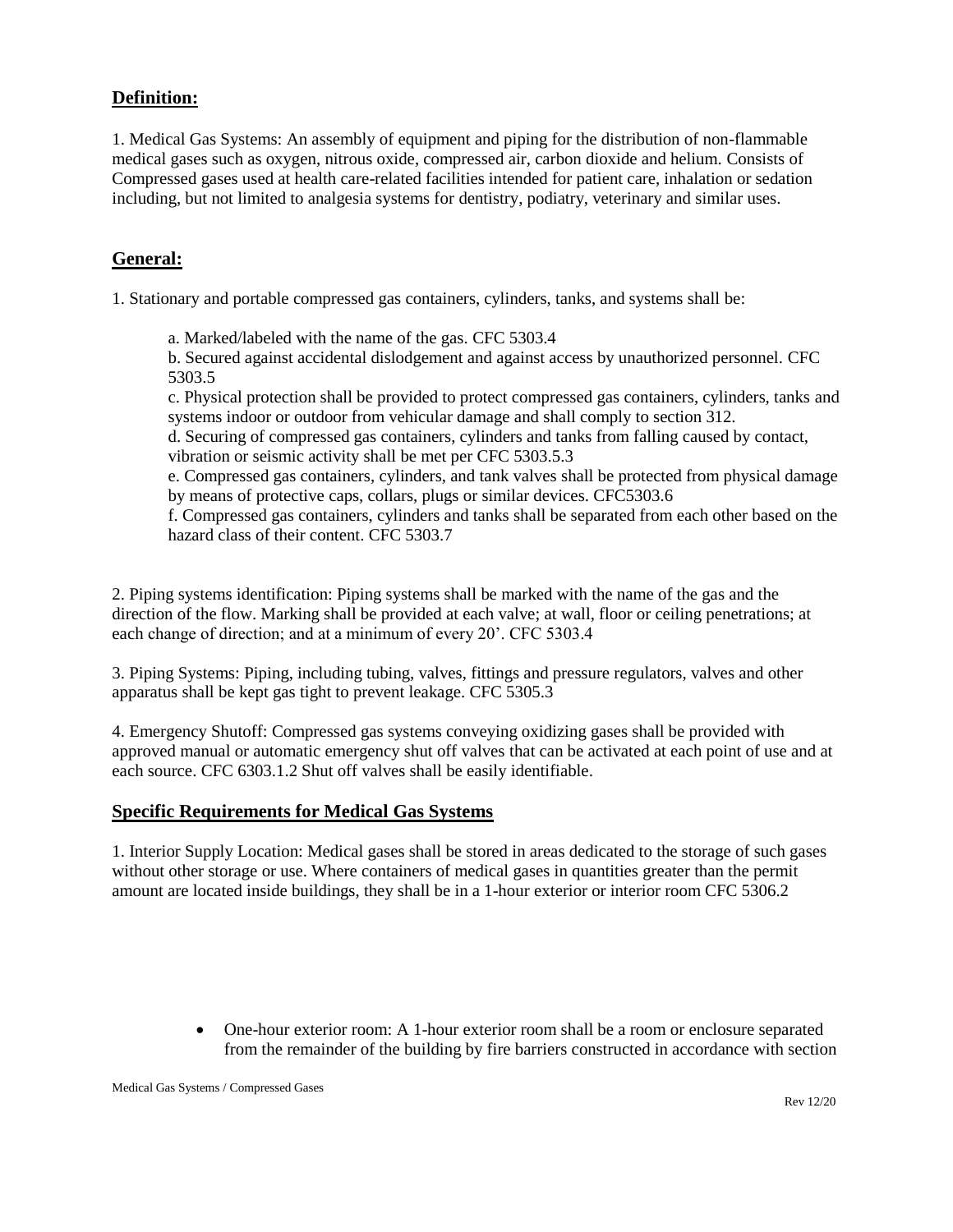707 of the California Building Coe or horizontal assembles constructed in accordance with Section 711 of the California Building code, or both, with a fire-resistance rating of not less than 1 hour.

Openings between the room or enclosure and interior spaces shall be self-closing smokeand draft-control assembles having a fire protection rating of not less than 1 hour. Rooms shall have at least one exterior wall that is provided with at least two vents, each vent shall not be less than 36 square inches in area. One vent shall be within 6inches of the floor and one shall be within 6 inches of the ceiling. Rooms shall be provided with not less than 1 automatic fire sprinkler to provide container cooling in case of a fire. CFC 5306.2.1

 One-hour interior room: When an exterior wall cannot be provided for the room, automatic sprinklers shall be installed within the room. The room shall be exhausted through a duct to the exterior. Supply and exhausts shall be enclosed in a 1-hour-rated shaft enclosure from the room to the exterior. Approved mechanical ventilation shall comply with the California Mechanical Code and be provided at a minimum rate of 1 cubic foot per minute per square foot of the area of the room. CFC 5306.2.2

#### **Additional Requirements:**

1. A separate permit may be required through Los Angeles County Department of Environmental Health for reporting requirements. General contact number is 310-348-1781 (This will need to be verified completed prior to finalization of project)

2. An updated building floor inventory of compressed gases from every tenant / operation will be required.

3. Doors leading into medical gas shall be labeled "Medical Gas Room"

4. A detailed sign posted outside the manifold room (Med Gas Room) door shall be required and shall indicate the following per BHMC:

- NFPA 704 placard with correct numbering on each hazard color indicated on sign
- Name of each type of gas stored indicated on sign
- Approved total quantities of each gas indicated on sign
- "No Smoking" indicated on sign
- "No Additional Storage Permitted Inside" Indicated on sign
- Permit Number posted